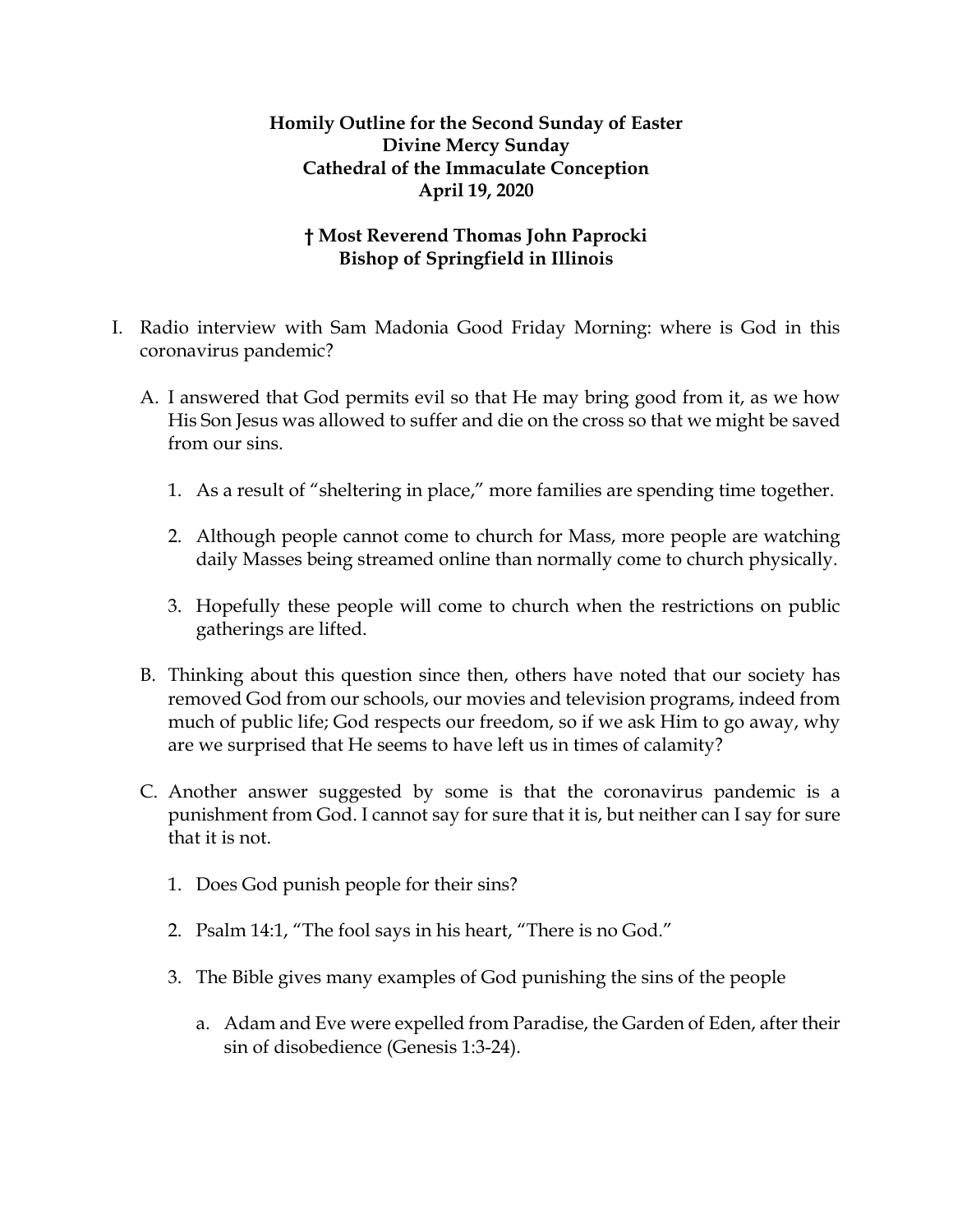- b. Noah's Ark (Genesis 6:5 to 8:22) God punishes the whole world for their wickedness, except the righteous Noah and his family.
- c. King David after his sins, God gave the him the choice of either plague, war, or famine as a chastisement. David chose the plague with these words: "It is better that I fall into the hands of God than into the hands of men" (1 Chronicles 21:13). Therefore, Saint Charles Borromeo concludes, "The plague, along with war and famine, is attributed very especially to the hand of God."
- d. Some might object that punishment is from the Old Testament, but in the New Testament, Jesus brings forgiveness, not punishment.
- e. But see the Gospel of Matthew, chapter 25:45-46 on the Last Judgment: "'Amen, I say to you, what you did not do for one of these least ones, you did not do for me.' And these will go off to eternal punishment, but the righteous to eternal life."
- f. President Abraham Lincoln, who died 155 years ago this past Wednesday, April 15, in his Second Inaugural Address given just a month before he died, suggested that the Civil War was a "scourge" from God as a punishment for the sin of slavery.
- g. Pope Pius XII, in his discourse to the men of Catholic Action on October 12, 1952, affirmed that the world was threatened by an enemy much worse than the fifth century enemy Attila the Hun, "the scourge of God."
	- 1. We have a stained-glass window here in our Cathedral of Pope Leo the Great confronting Attila the Hun.
	- 2. Pius XII : "Oh, do not ask us who the 'enemy' is or what clothes he wears. He is found above all in everyone's midst; he knows how to be violent and subtle. In these last few centuries he has tried to create intellectual, moral, and social desegregation of the unity of the mysterious organism of Christ. He wanted nature without grace; reason without faith; freedom without authority; and sometimes authority without freedom. He is an 'enemy' who has become ever more concrete, with a ruthlessness that still leaves people astonished: Christ yes, Church no. Then: God yes, Christ no. And finally his full cry: God is dead; and even: God never existed."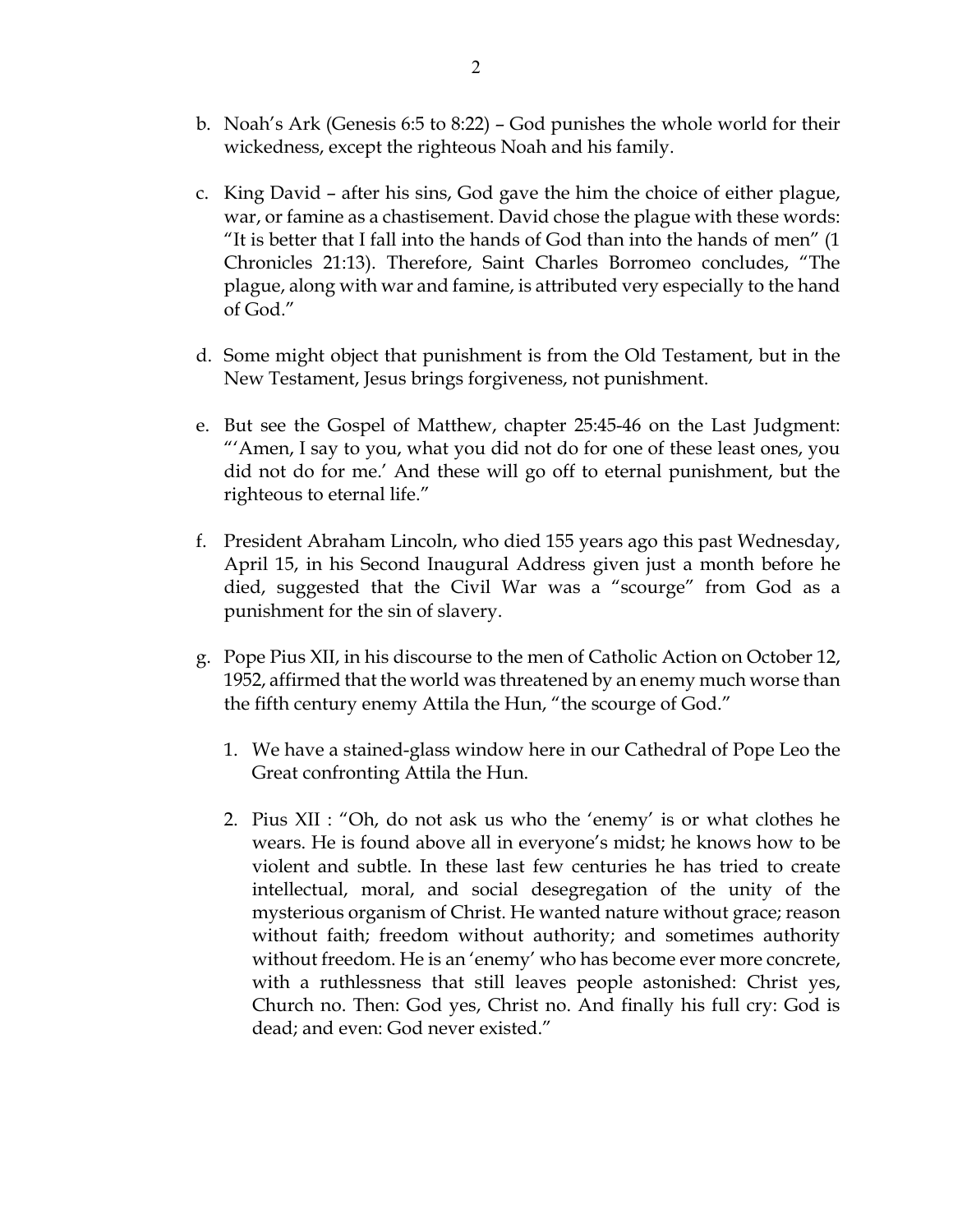- h. In 589, an overflow of the Tiber River in Rome brought about a terrible epidemic. Pope St. Gregory the Great suggested to the people that "the plague was a divine affliction that they should accept as a means of turning to God, and with fatherly encouragement he raised their panic-stricken spirits." He organized a 3-day penitential procession in which clergy and laity marched "to meet together at the basilica of the Blessed Mother."
- II. We talk about God's "punishment" as a "scourge," but the word I think expresses best what God is doing is "chastisement," from *castigare*, from *castitas*, chastity, or purity.
	- A. The word "chastisement" comes from the Latin *castigare*, which is often translated literally as "to castigate," which still has its focus on a harsh punishment
	- B. But if we dig a little deeper, we find that the root of the verb *castigare* is the noun, *castitas*, which means "chastity" or "purity," and the adjective *castus*, which means "morally pure."
	- C. Similarly, in English, the word "chastisement" comes from the verb, "to chasten," which comes from the adjective, "chaste" or "morally pure."
	- D. Thus, we can say that God chastises us as a purification.
		- 1. God is not a sadist seeking to afflict us with pain simply to see us suffer.
		- 2. God is cleansing us of sin to purify our faith.
	- E. We see this clearly in today's second reading from the First Letter of St. Peter: "In this you rejoice, although now for a little while you may have to suffer through various trials, so that the genuineness of your faith, more precious than gold that is perishable even though tested by fire, may prove to be for praise, glory, and honor at the revelation of Jesus Christ" (1 Peter 1:6-7).
- III. Today is Divine Mercy Sunday.
	- A. Faced with God's chastisement, we turn to God with repentance and atonement for our sins.
	- B. There is a plenary indulgence today for those who go to Confession and receive Holy Communion.
		- 1. Confessions are heard today and every day here in the Cathedral from 4:00 to 5:00 in the afternoon.